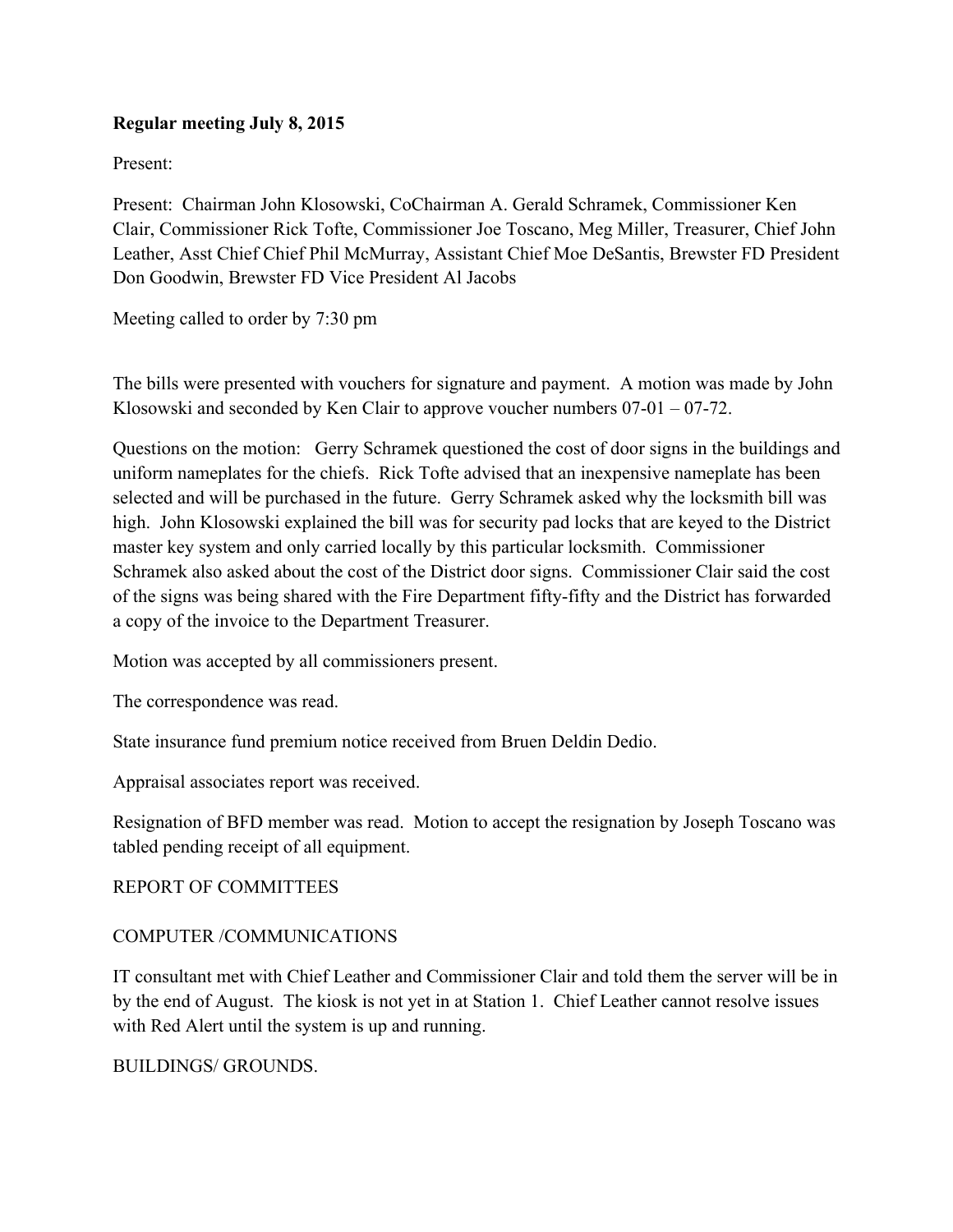Commissioner Clair said that the bulbs are in to replace ones that are out on two parking lot light poles. There is a sink hole at the main station. Gravel was dropped in to avoid having to chop up the parking lot and that seems to be holding,

Chairman Klosowski said that anticipated repairs to both stations will need to be overseen by a consultant to ensure satisfactory completion. Clarion Construction management has been approached to obtain quotes and oversee the projects. Among the projects are:

Fuel tanks Floor under 4-1 Solar power Flat roof repair/replacement Gas piping Hot water units Upgrading elevator New floor in day room Repairing bay floor which is leaking Roof repair.

Obtain three bids for bay floor (ambulance bay) there are fractures on the floor per Chief Leather

CALRION CONSULTING to get bids and look at buildings, solicit vendor and put package together bid specs, prices and proceed. Clarion can be a consultant to oversee the job if the District proceeds with the work.

Fire roads: There is interest in working on the fire roads to keep them passable and per Commissioner Tofte.

AWARDS/APPRECIATION: Commissioner Toscano reported that the uniform clothing has almost all been distributed to members

INSURANCE CLAIMS: One member who was injured in the line of duty has already returned to service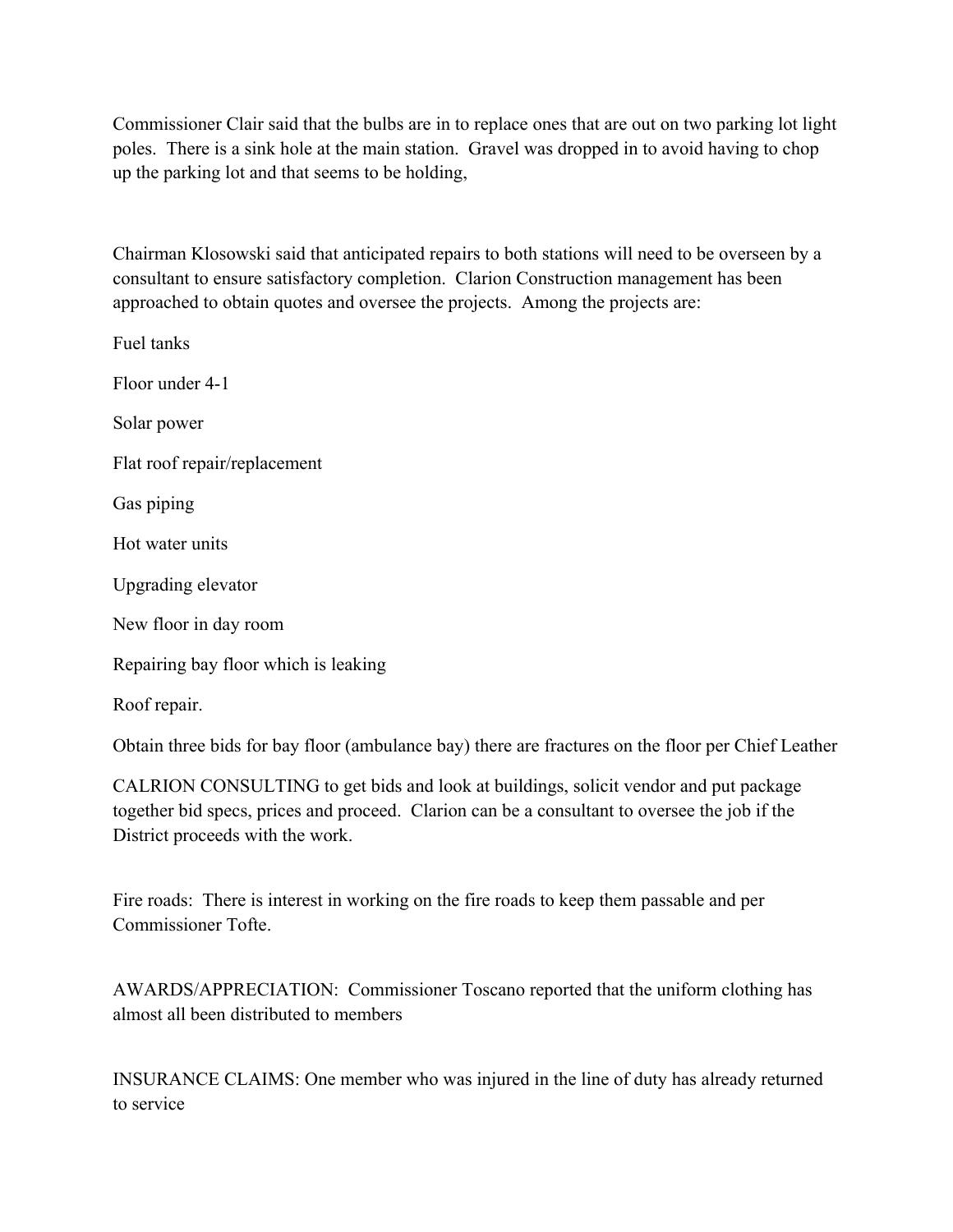The commissioners will follow up with insurer on the insurance claim payment for Chief's car accident damage that is not yet paid

LOSAP: Joe Toscano will review a group of individuals who haven't made their points to see if they should be dropped from life insurance death benefit.

More aggressive investment options will be discussed in August.

EQUIPMENT AND REFIRB: Commissioner Tofte is looking into options to replace 11-7-2 which the commissioners would like to try to keep for 5 years passed the time 11-7-1 was purchased. It might be better to consider letting it go earlier in or der to maximize trade in or sell value. Putnam Lake FD may be selling their ambulance. There will be a meeting at the end of the month and  $(29<sup>th</sup>)$  to discuss the fate of 11-7-2

11-3-1 Commissioner Tofte tried to pump it but it only had 30 seconds of water in tank. Pumped 120 gallons of water in 2 minutes. Commissioner Tofte says "the pump is fine." Tofte will try to find out how to fill the truck on a scene. Commissioner Clair said its needs tires, shocks, springs and is concerned about putting more money into it. The body is rusting and needs to be painted. Commissioner Tofte said it was coated and doesn't know why it's rusting and he will look into it.

Croton Falls brush truck was viewed tonight to look at options.

The Seagrave dealer will look at the fabricated shelf on 11-6-1 for the Hurst tool.

OSHA MANDATES: a list submitted to commissioners by Chief Leather to show deficits.

## VEHICLE MAINTENANCE

Per Commissioner Clair Generator out of service on 11-2-3

11-5-1 Just installed new rear tires

- 11-2-4 Just installed new rear tires
- 11-7-1 Just installed all new tires
- 11-1-1 Lettering needs to be fixed per Chief Leather
- 11-1-3 Oil change and check noise needed

Chief Leather was asked to have members fill out reports for mechanic when things are wrong even when they are small so that he can track maintenance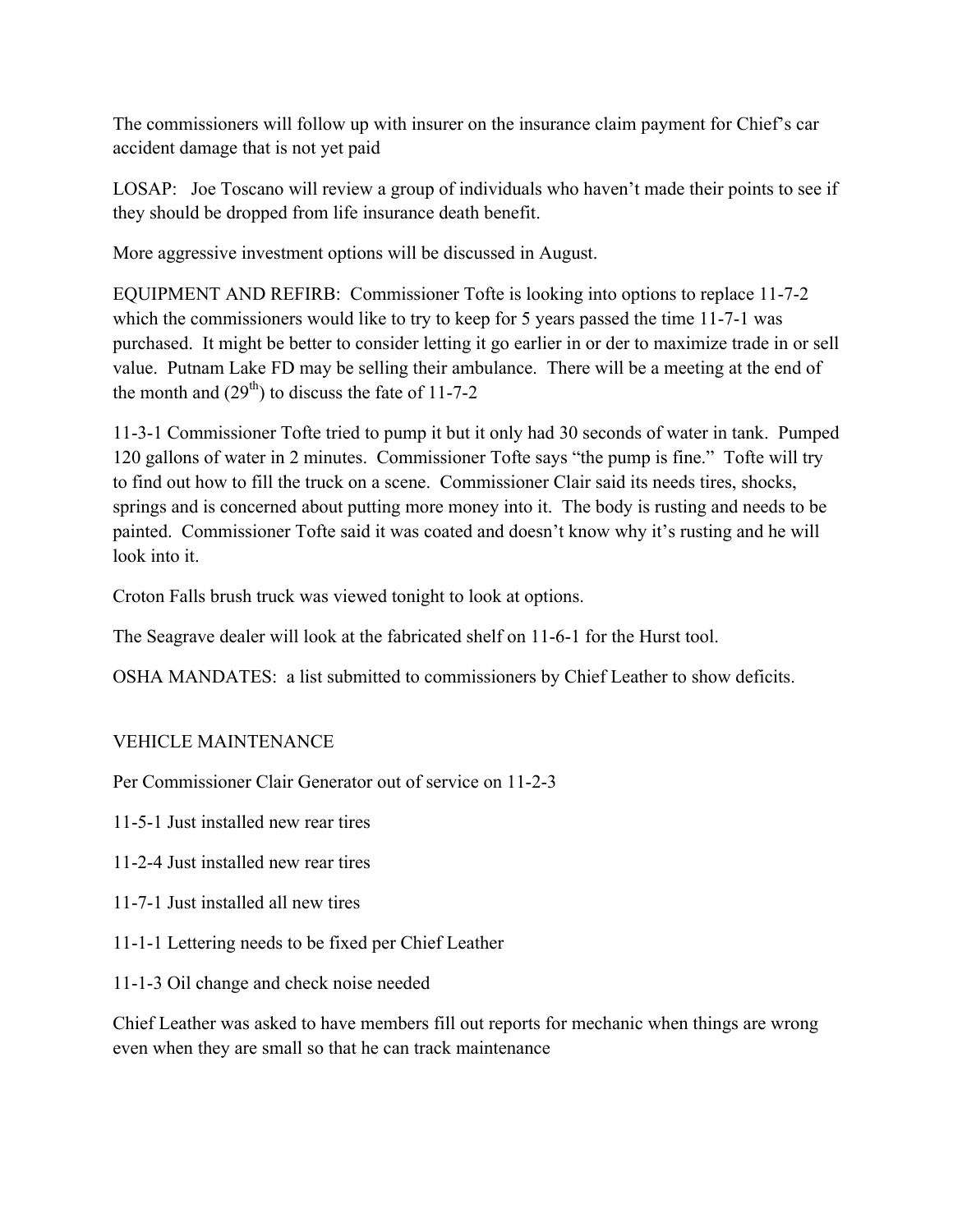Pre and post ambulance sheet is being developed to include maintenance - progress per Chief Leather. There's nothing on the check-out sheet for checking for damage to the body so this will be added.

CHIEF'S REPORT:

Football games standbys have been requested by School District and will be posted.

Parade list is posted

Junior Firefighters will be discussed at special meeting on July 13<sup>th</sup>

EMS (PAID)

Budget meeting will be scheduled for  $1<sup>st</sup>$  Monday of August (August  $3<sup>rd</sup>$ ) at Station 1

Meg to research the Tax cap percentage for 2016 prior to the meeting.

The secretary will post the special meeting and email all parties

Status of fire pump at station 1: check valve needs to be replaced and air pressure will be in line.

New plates for 11-1-1 and 11-8-3 needed. Commissioner Tofte will obtain.

Motion to accept new member made by Commissioner Tofte seconded Commissioner Schramek. Unanimously Passed. One membership application was returned to membership committee because it was missing paperwork.

Motion to allow 6 members to attend Pulse Check Conference in Rockland County for an amount not to exceed \$5,000.00 total. Each member must submit an expense report in line with District policies and procedures with a completed voucher and proof of expenditures prior to the September Commissioners' meeting. Each person must only submit their own expenses. Motion by Commissioner Tofte seconded by Commissioner Toscano. Roll Call vote:

Joseph Toscano – Yes

Kenneth Clair Jr. – No

John Klosowski – Yes

A. Gerald Schramek- Yes

Richard Toftee, III - Yes

The meeting was attended by County Emergency Services Commissioner Sutton and his Deputy Commissioner.